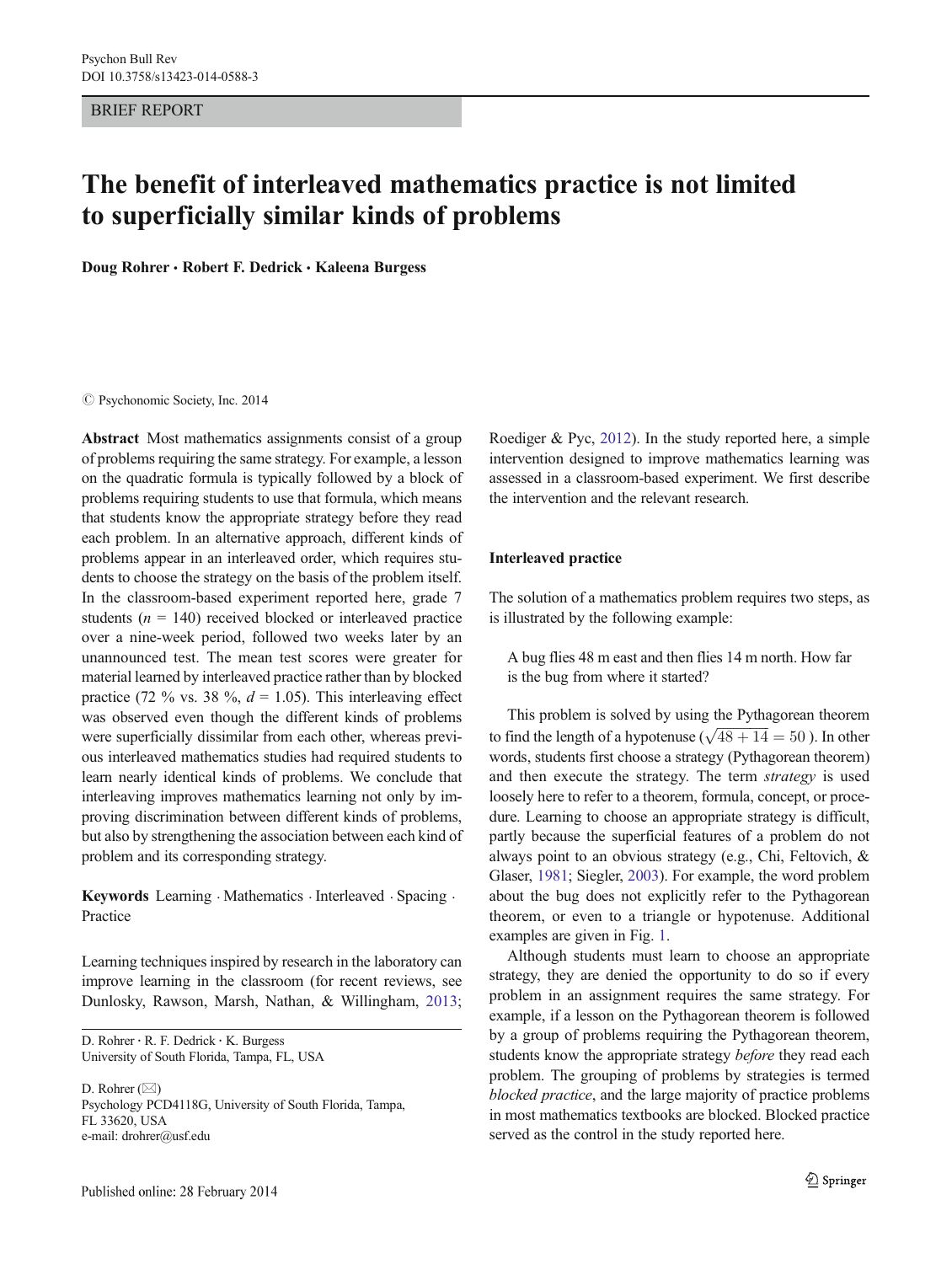<span id="page-1-0"></span>In an alternative approach that is evaluated in the present study, a majority of the problems within each assignment are drawn from previous lessons, so that no two consecutive problems require the same strategy—a technique known as interleaved practice. With this approach, students must choose an appropriate strategy and not only execute it, just as they must choose an appropriate strategy when they encounter a problem during a cumulative exam or high-stakes test. Put another way, blocked practice provides a crutch that might be optimal when students first encounter a new skill, but only interleaved practice allows students to practice what they are expected to know. To create assignments with interleaved practice, the problems within a set of blocked assignments can be rearranged (Fig. [2\)](#page-2-0).

In addition to providing opportunities to practice choosing a strategy, interleaved mathematics assignments guarantee that problems of the same kind are distributed, or spaced, across different assignments (Fig. [2](#page-2-0)). Spacing typically improves performance on delayed tests of learning (e.g., for recent reviews, see Dunlosky et al., [2013;](#page-7-0) Roediger & Pyc, [2012](#page-7-0)), and several studies have shown that spacing can improve the learning of mathematics, in particular (Rohrer & Taylor, [2006](#page-7-0), [2007](#page-7-0); Yazdani & Zebrowski, [2006\)](#page-7-0). To summarize thus far, interleaved practice has two critical features: Problems of different kinds are interleaved (which requires students to choose a strategy), and problems of the same kind are spaced (which usually improves retention).

## Previous studies of interleaved practice

Four previously published studies compared the effects of interleaved and blocked mathematics practice (Le Blanc & Simon, [2008;](#page-7-0) Mayfield & Chase, [2002;](#page-7-0) Rohrer & Taylor,

[2007;](#page-7-0) Taylor & Rohrer, [2010](#page-7-0)). In each of the studies, participants received interleaved or blocked practice of different kinds of problems, and interleaving produced better scores on a delayed test. However, in each of these studies, the different kinds of problems (and the corresponding strategies) were nearly identical in appearance (Fig. [3\)](#page-3-0). In one study, for example, every problem included a variable raised to an exponent, and, in another, every problem referred to a prism. We refer to problems with shared features as superficially similar problems, and this similarity might hinder students' ability to distinguish or discriminate between different kinds of problems. Indeed, the benefit of interleaved practice is often attributed to improved discrimination, as we will detail in the [Discussion](#page-5-0) section. Therefore, the superficial similarity of the problems used in previous studies leaves open the possibility that the test benefit of interleaving is limited to scenarios in which students learn to solve kinds of problems that look alike, and such a boundary condition would curtail the utility of interleaved practice in the classroom, where students encounter problems that are often easily distinguished from other kinds of problems.

#### Present study

We compared interleaved and blocked mathematics practice in a classroom-based experiment with a counterbalanced, crossover design. Students learned to solve different kinds of problems drawn from their mathematics course, and they received the lessons and assignments from their regular teacher over a period of nine weeks. Two weeks after the last assignment, students sat for an unannounced test. Unlike previous studies of interleaved mathematics practice, the different kinds of problems were superficially dissimilar.

|   | Problem                                                                                 | 1. Choose Strategy        | 2. Execute Strategy   |
|---|-----------------------------------------------------------------------------------------|---------------------------|-----------------------|
| A | A bug flies 48 m east and then 14 m north.<br>How far is the bug from where it started? | Pythagorean<br>Theorem    | $\sqrt{48^2+14^2}=50$ |
| B | A bug flies 48 m east and then 14 m west.<br>How far is the bug from where it started?  | Number line<br>arithmetic | $48 - 14 = 34$        |
| C | Find the length of the line segment with<br>endpoints $(1, 1)$ and $(5, 4)$ .           | Pythagorean<br>Theorem    | $\sqrt{3^2+4^2}=5$    |
| D | Find the slope of the line that passes<br>through the points $(1, 1)$ and $(5, 4)$ .    | rise<br>slope<br>run      | $4 - 1 = 3$           |

Fig. 1 The two steps in the solution of a problem. To solve a problem, students must choose a strategy and then execute it. Superficially similar problems may require different strategies (A and B, or C and D), and

superficially dissimilar problems may require the same strategy (A and C). Regardless of similarity, students know the strategy in advance when working a block of problems requiring the same strategy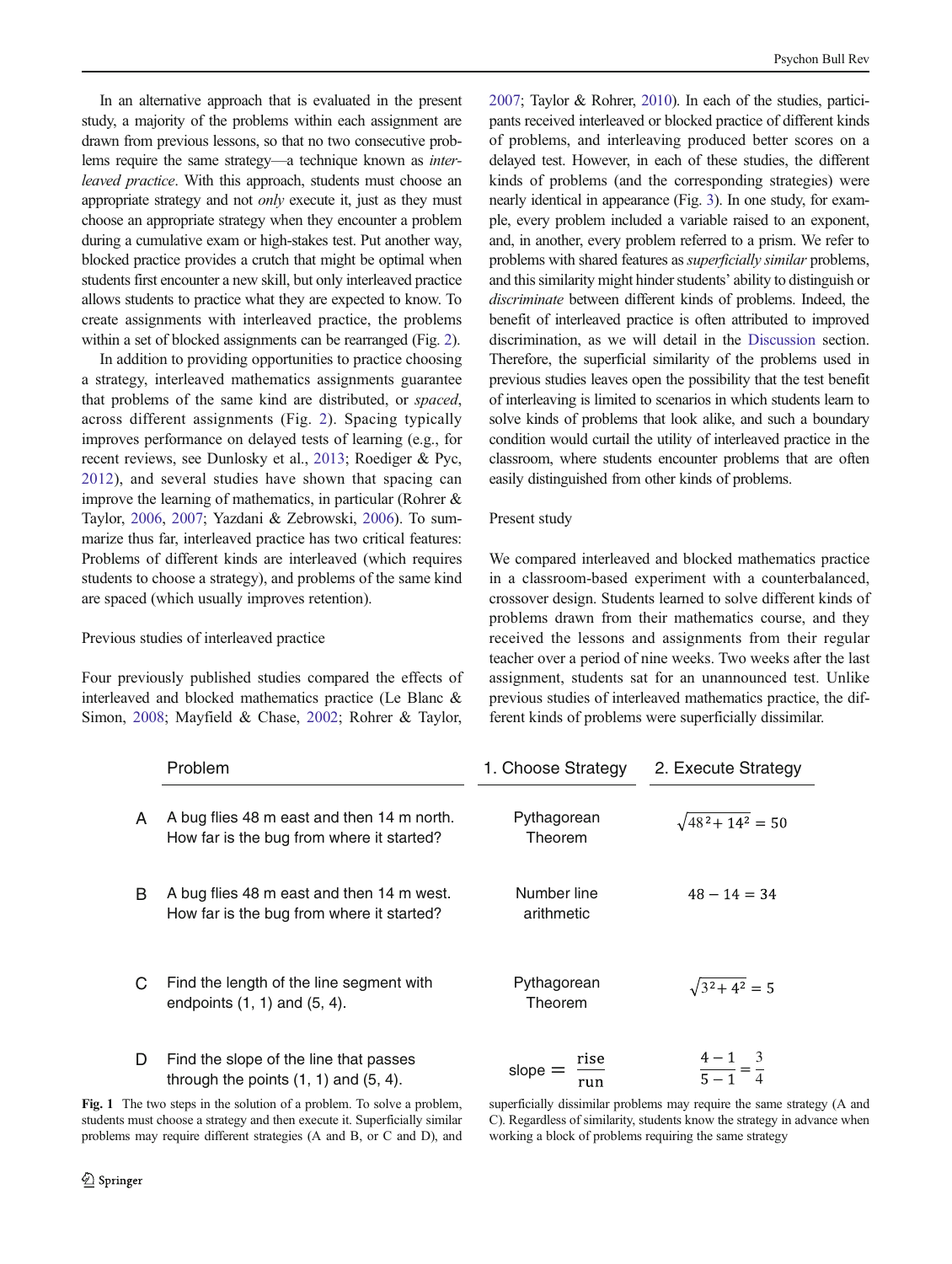<span id="page-2-0"></span>

|            |              | 50 | 51 | 52 | 53 | 54 | 55 | 60 | 70 | 90 |
|------------|--------------|----|----|----|----|----|----|----|----|----|
| 4 problems |              | 50 | 51 | 52 | 53 | 54 | 55 | 60 | 70 | 90 |
| on the     | $\mathbf{2}$ | 50 | 51 | 52 | 53 | 54 | 55 | 60 | 70 | 90 |
| current    | 3            | 50 | 51 | 52 | 53 | 54 | 55 | 60 | 70 | 90 |
| lesson     | 4            | 50 | 51 | 52 | 53 | 54 | 55 | 60 | 70 | 90 |
|            | 5            | 49 | 50 | 51 | 52 | 53 | 54 | 59 | 69 | 89 |
|            | 6            | 48 | 49 | 50 | 51 | 52 | 53 | 58 | 68 | 88 |
| 1 problem  | 7            | 47 | 48 | 49 | 50 | 51 | 52 | 57 | 67 | 87 |
| on each of | 8            | 46 | 47 | 48 | 49 | 50 | 51 | 56 | 66 | 86 |
| 8 previous | 9            | 45 | 46 | 47 | 48 | 49 | 50 | 55 | 65 | 85 |
| lessons    | 10           | 40 | 41 | 46 | 47 | 48 | 49 | 50 | 60 | 84 |
|            | 11           | 30 | 31 | 32 | 33 | 34 | 35 | 40 | 50 | 70 |
|            | 12           | 10 | 11 | 12 | 13 | 14 | 15 | 20 | 30 | 50 |

Lesson

Fig. 2 A hypothetical set of assignments providing interleaved practice. Each column represents an assignment, and each table entry indicates the lesson number on which the problem is based. For example, if Lesson 50 is on ratios, the corresponding assignment includes four ratio problems and one problem on each of eight lessons seen earlier in the school year (or during the previous school year). Another eight ratio problems

## Method

#### Participants

The study took place at a public middle school in Tampa, Florida. Three teachers and eight of their seventh-grade mathematics classes participated. Each teacher taught two or three of the classes. Of the 175 students in the classes, 157 students participated in the study. Of these, 140 students attended class on the day of the unannounced test, and only these students' data were analyzed. Nearly all of the students were 12 years of age at the beginning of the school year.

## **Material**

Students learned to solve four kinds of problems drawn from their course (Fig. [4](#page-4-0)). To confirm that students could not solve these kinds of problems before the experiment, we administered a pretest with one of each kind of problem. Averaged across problems, just 0.7 % of the students supplied both the correct answer (e.g.,  $x = 7$ ) and the correct solution (the steps leading to the answer). When scored solely on the basis of answers (which presumably included guesses), the mean score was 3.2 %.

The four kinds of problems were not only superficially different from each other, but also quite unlike other kinds of problems that the students had seen prior to the completion of the experiment. For example, although students ultimately learn how to solve many kinds of equations, a linear equation was the only kind of equation that these students had encountered previously in school (Fig. [4A\)](#page-4-0). Likewise, a linear (Lesson 50) are distributed across future assignments, with decreasing frequency. In other words, problems of different kinds are interleaved (which requires students to choose a strategy), and problems of the same kind are spaced (which improves retention). Note that the arrangement shown here is not the one that was used in the present study

equation was the only kind of equation that the students had previously graphed (Fig. [4C](#page-4-0)). The slope problem (Fig. [4D](#page-4-0)) was also moderately unique, because the term "slope" is used only in limited contexts. However, the proportion word problem (Fig. [4B\)](#page-4-0) does resemble other kinds of word problems.

#### Design

For the study, we used a counterbalanced crossover design. We randomly divided the eight classes into two groups of four, with the constraint that each group included at least one of the classes taught by each teacher. One group interleaved their practice of problems kinds A and B and blocked their practice of kinds C and D, and the other group did the reverse.

#### Procedure

During the nine-week practice phase, students received ten assignments with 12 problems each. Across all assignments, the students saw 12 problems of each of the four kinds (Fig. [4\)](#page-4-0). The remaining problems were based on entirely different topics. Students received the ten assignments on Days 1, 15, 24, 30/31, 36, 37, 57, 58, 60, and 64. Every student received the same problems, but we rearranged the problems to create two versions of each assignment—one for each group. The first four problems of kinds A, B, C, and D were the first four problems of Assignments 1, 2, 4, and 5, respectively. If a problem kind was learned by blocked practice, the remaining eight problems appeared in the same assignment as the first four, meaning that the assignment included one block of 12 problems. If a problem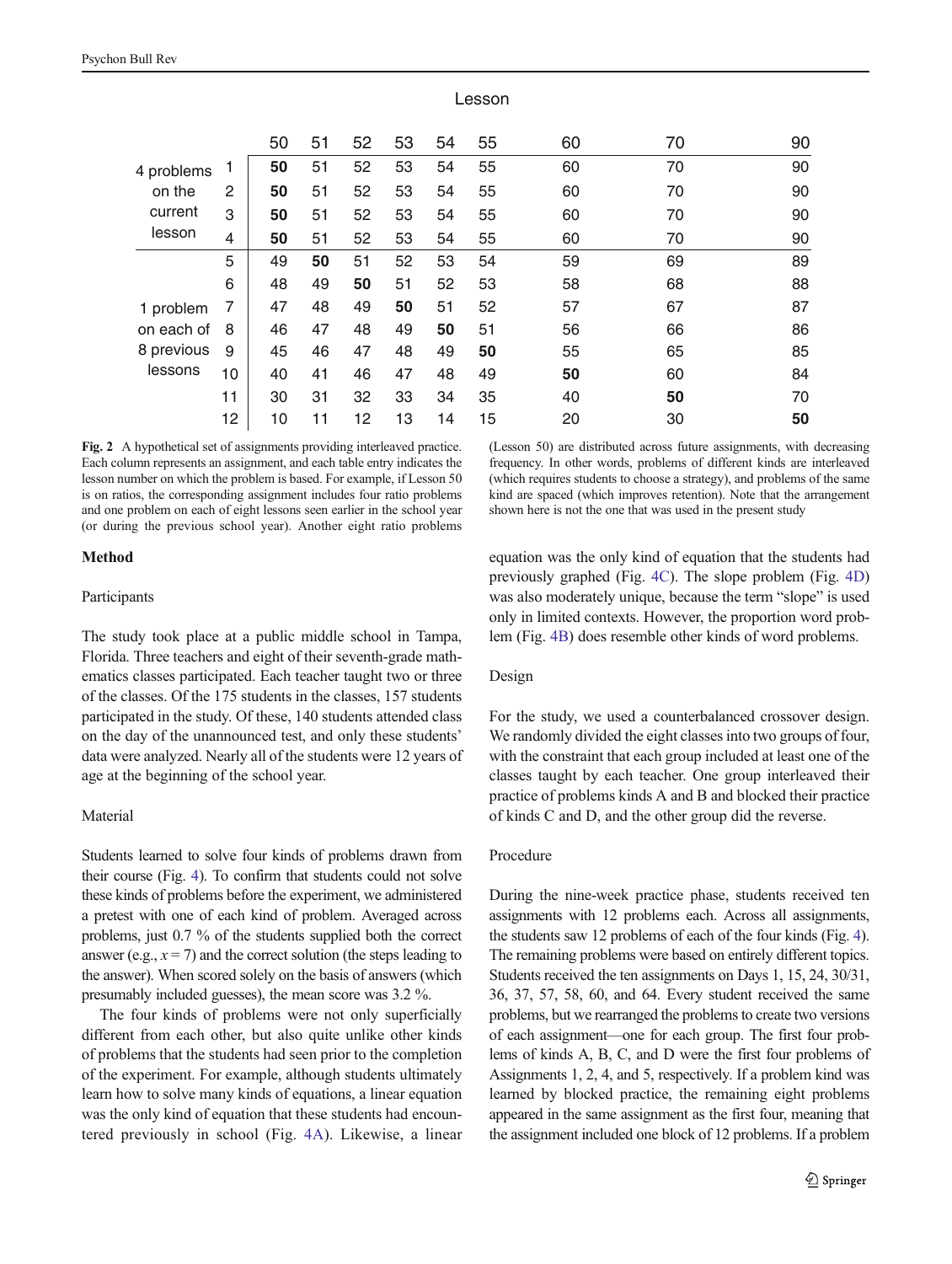<span id="page-3-0"></span>

|    | Problem                                                                   | 1. Choose Strategy      | 2. Execute Strategy             |
|----|---------------------------------------------------------------------------|-------------------------|---------------------------------|
| A  | $8x^5 \cdot 4x^2$<br>Simplify.                                            | Add exponents           | $32x^{5+2} = 32x^7$             |
|    | $\frac{8x^5}{4x^2}$<br>Simplify.                                          | Subtract exponents      | $2x^{5-2} = 2x^3$               |
|    | $(2x^5)^2$<br>Simplify.                                                   | Multiply exponents      | $2^2x^{5\cdot 2} = 4x^{10}$     |
| B. | Find the volume of a wedge<br>with radius 2 and height 3.                 | $rac{1}{2} \pi r^2 h$   | $\frac{1}{2} \pi 2^2 3 = 6 \pi$ |
|    | Find the volume of a spheroid<br>with radius 2 and height 3.              | $\frac{4}{2} \pi r^2 h$ | $\frac{4}{3}\pi 2^2 3 = 16 \pi$ |
|    | Find the volume of a spherical cone<br>with radius 2 and height 3.        | $rac{2}{3}\pi r^2h$     | $\frac{2}{3}\pi 2^2 3 = 8 \pi$  |
| C. | The base of a prism has 5 sides.<br>How many faces does the prism have?   | base sides $+2$         | $5 + 2 = 7$                     |
|    | The base of a prism has 5 sides.<br>How many corners does the prism have? | base sides x 2          | $5 \times 2 = 10$               |
|    | The base of a prism has 5 sides.<br>How many edges does the prism have?   | base sides x 3          | $5 \times 3 = 15$               |

Fig. 3 Problems learned in previous studies of interleaved mathematics: Students learned to solve several kinds of problems relating to (A) exponent rules (Mayfield & Chase, [2002\)](#page-7-0), (B) the volume of obscure solids (Le Blanc & Simon, [2008](#page-7-0); Rohrer & Taylor, [2007\)](#page-7-0) or (C) prisms

kind was learned by interleaved practice, the remaining eight problems of the same kind were distributed across the remaining assignments. This meant that students saw the last problem of each kind on a later date in the interleaved condition than in the blocked condition, which is an intrinsic feature of assignments with interleaved practice (Fig. [2](#page-2-0)). The effect of this difference in "true test delay" is detailed in the Results.

Shortly before the scheduled date of each assignment, teachers received paper copies for their students and a slide presentation with solved examples and solutions to each problem. We asked teachers to present the examples before distributing the assignment. On the following school day, teachers presented the solution to each problem while encouraging students to make any necessary corrections to their own (Taylor & Rohrer, [2010\)](#page-7-0) [EE2] In each study, the different kinds of problems (as well as the corresponding strategies) were nearly identical. Note that each of the studies included four or five kinds of problems, but only three are shown here

solutions. Teachers then collected the assignments. Within two days, one or more of the authors visited the school, scored each assignment (without marking it), and returned the assignments to the teachers. Although these scores do not measure students' mastery, because students could correct their errors while the teacher presented the correct solutions, this scoring of the assignments provided us with evidence of teacher compliance with the experimental procedures.

Students were tested two weeks after the last assignment. We asked teachers not to inform students of the test in advance, because we did not want the final test to be affected by cramming just prior to the test. Teachers did not see the test before it was administered. The students were tested during their regular class, and the teacher and one author proctored each test.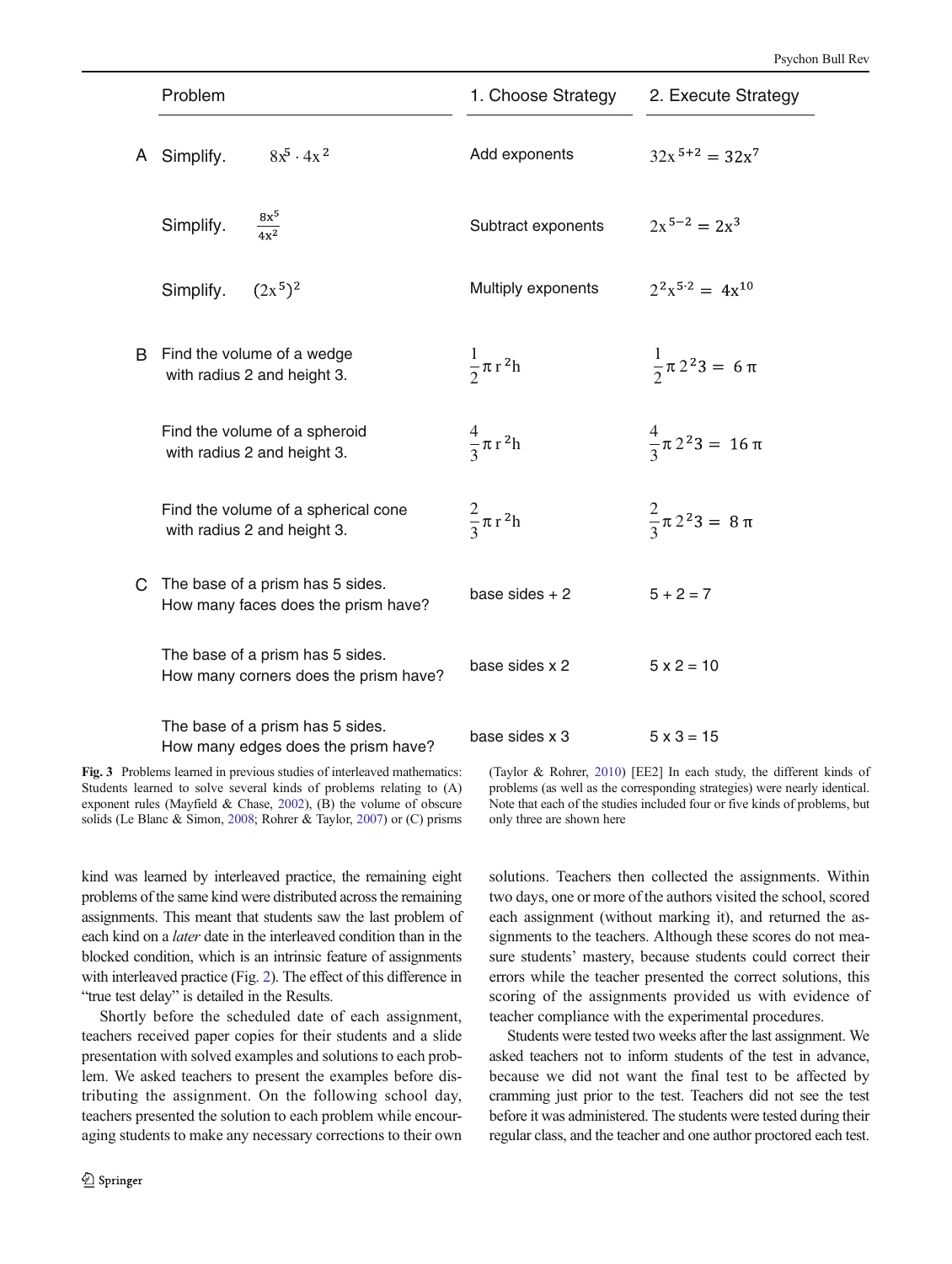<span id="page-4-0"></span>

|   | Problem                                                                                                                                | 1. Choose Strategy                                                                    | 2. Execute Strategy                                             |
|---|----------------------------------------------------------------------------------------------------------------------------------------|---------------------------------------------------------------------------------------|-----------------------------------------------------------------|
| A | Solve the equation.<br>$3(x + 1) = x + 17$                                                                                             | Isolate x terms on one<br>side of the equation                                        | $3x + 3 = x + 17$<br>$2x + 3 = 17$<br>$2x = 14$<br>$x = 7$      |
| B | Penelope's new tractor<br>requires 14 gallons of gas to<br>plow 6 acres. How many<br>gallons of gas will she need<br>to plow 21 acres? | Create a proportion                                                                   | $\frac{14}{6} = \frac{x}{21}$<br>$6x = 14$ 21<br>$x = 49$       |
| C | Graph the equation.<br>$y = 2x + 1$                                                                                                    | Choose at least two<br>values of $x$ and find<br>the corresponding<br>values of $y$ . | X<br>у<br>$\mathbf{1}$<br>0<br>$\mathbf{1}$<br>3<br>Y<br>x      |
| D | Find the slope of the line that<br>passes through the points<br>$(3, 5)$ and $(6, 7)$ .                                                | rise<br>slope $=$<br>run                                                              | $rac{y_2 - y_1}{x_2 - x_1} = \frac{7 - 5}{6 - 3} = \frac{2}{3}$ |

Fig. 4 Examples of the four kinds of problems used in the present studies. (A) Solve a linear equation requiring four steps. (B) Solve a word problem using a proportion. (C) Graph an equation of the form,  $y = mx + b$ , where m

and  $b$  are integers. (D) Determine the slope of the line defined by two given points with integer coordinates

All of the test problems were novel. The test included three problems of each of the four kinds, and each of the four pages included a block of three problems of the same kind. We created three versions by reordering problems within each block, and students in adjacent chairs received different versions. Students were allotted 36 min and allowed to use their school-supplied basic calculator. Each test was scored on site that day by two raters who were blind to each student's group assignment. The two raters scored each answer as correct or not correct and later resolved the few discrepancies (17 of 1,680). Test score reliability was moderately good (Cronbach's alpha = .78).

## Results

A repeated measures comparison of the two halves of the test showed that interleaved practice was nearly twice as effective as blocked practice,  $t(139) = 10.49$  $t(139) = 10.49$  $t(139) = 10.49$ ,  $p < .001$  (Table 1). The effect size was large,  $d = 1.05$ , 95 % CI = [0.80, 1.30]. This benefit of interleaving was observed for each of the four kinds of problems, ps < .01. The effect sizes for the four kinds (A, B, C, and D) exhibited a positive trend (0.72, 0.45, 1.00, and 1.27, respectively). This means that the interleaving benefit was larger for problem kinds introduced later in the practice phase. In other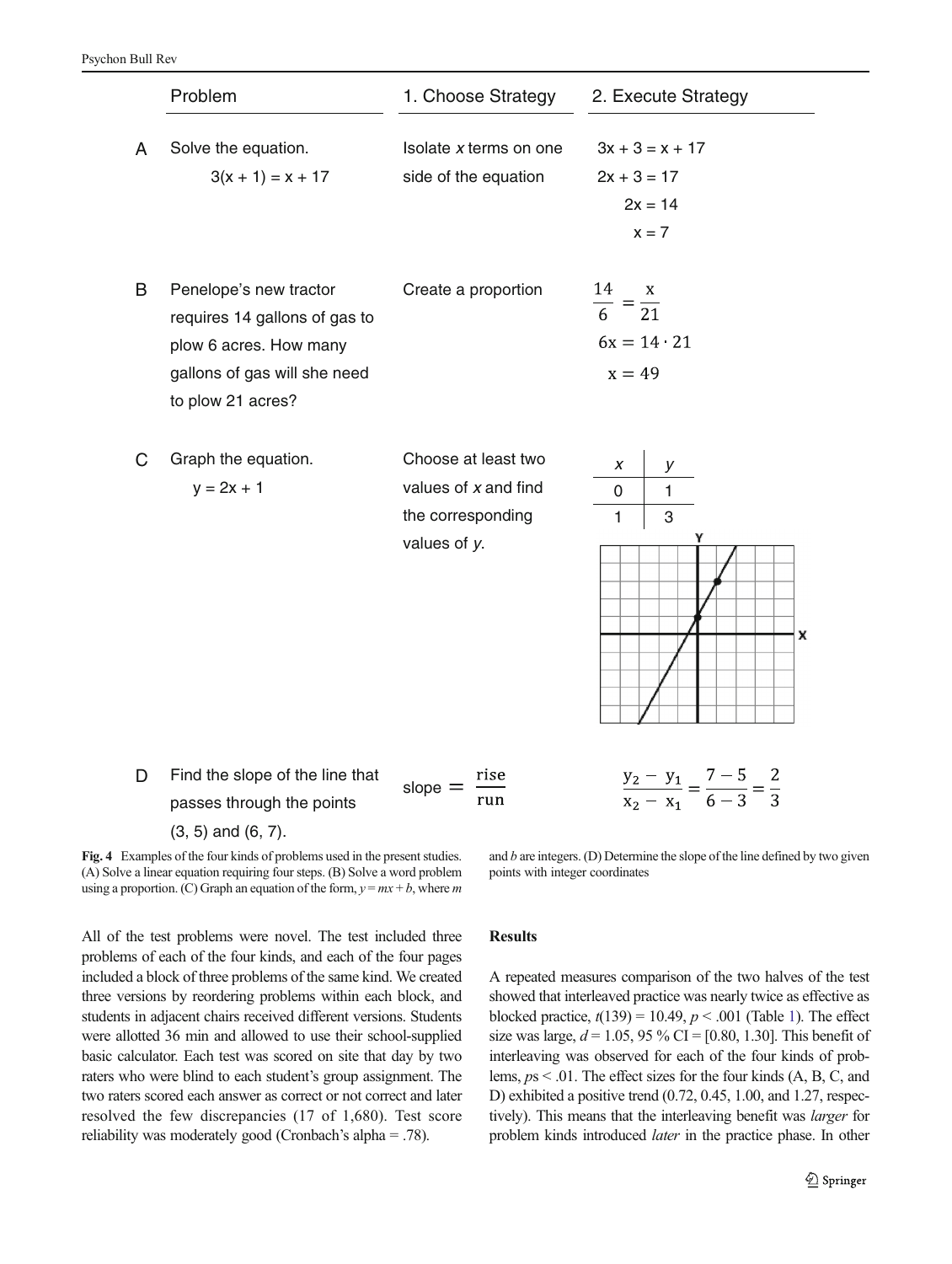<span id="page-5-0"></span>Table 1 Proportions correct on test

|                      | Mean | SD  |  |
|----------------------|------|-----|--|
| Interleaved practice | .72  | .30 |  |
| Blocked practice     | .38  | 35  |  |

words, although the true test delay (the interval between the last practice problem and the test) was larger in the blocked condition than in the interleaved condition (see the [Procedure](#page-2-0) section), the problem kinds with larger test delay differences (i.e., that were seen earlier in the practice phase) were associated with smaller effect sizes. Although this negative association might reflect order effects—that is, all participants saw the four problem kinds in the same order—we cannot think of a reason why order would matter. In brief, the effect sizes for problem kinds introduced later in the practice phase were larger than the effects for the earlier ones, and this trend was in the opposite direction from what would be expected if the difference in test delays contributed to the observed effect. Furthermore, if this difference did play a role, it might be seen not as a confound, but as an intrinsic feature of interleaved assignments (Fig. [2](#page-2-0)).

## **Discussion**

Whereas previous studies of interleaved mathematics practice had required students to learn kinds of problems that were nearly identical in appearance (Fig. [3](#page-3-0)), the results reported here demonstrate that this benefit also holds for problems that do not look alike (Fig. [4\)](#page-4-0). That is, the benefit of interleaved mathematics practice is not limited to the ecologically invalid scenario in which students encounter only superficially similar kinds of problems. Although it might seem surprising that a mere reordering of problems can nearly double test scores, it must be remembered that interleaving alters the pedagogical demand of a mathematics problem. As was detailed in the introduction, interleaved practice requires that students choose an appropriate strategy for each problem and not only execute the strategy, whereas blocked practice allows students to safely assume that each problem will require the same strategy as the previous problem.

However, the interleaved practice effect observed here might reflect the benefit of spaced practice rather than the benefit of interleaving per se. As we explained in the introduction, the creation of interleaved mathematics assignments guarantees not only that problems of different kinds will be interleaved, but also that problems of the same kind will be spaced across assignments, and spacing ordinarily has large, robust effects on delayed tests of retention. We therefore believe that spacing contributed to the large effect observed here  $(d = 1.05)$ . Still, we have reason to suspect that interleaving, per se, contributed as well. In one previous interleaved mathematics study, students in both the interleaved and blocked conditions relied on spaced practice to

the same degree, and interleaving nevertheless produced a large positive effect ( $d = 1.23$ ; Taylor & Rohrer, [2010\)](#page-7-0). In the present study, though, we chose to compare interleaved practice to the kinds of assignment used in most textbooks, which is a massed block of problems.

## Theoretical accounts of the interleaved mathematics effect

How does interleaving improve mathematics learning? The standard account holds that the interleaving of different kinds of mathematics problems improves students' ability to distinguish or discriminate between different kinds of problems (e.g., Rohrer, [2012\)](#page-7-0). Put another way, each kind of problem is a category, and students are better able to identify the category to which a problem belongs if consecutive problems belong to different categories. This ability to discriminate is a critical skill, because students cannot learn to pair a particular kind of problem with an appropriate strategy unless they can first distinguish that kind of problem from other kinds, just as Spanish-language learners cannot learn the pairs PERRO–DOG and PERO–BUT unless they can discriminate between PERRO and PERO.

This discriminability account parsimoniously explains the interleaving effects observed in previous mathematics interleaving studies, because participants in these studies were required to discriminate between nearly identical kinds of problems (Fig. [3\)](#page-3-0). For instance, one of these previous studies included an error analysis, and it showed that the majority of test errors in the blocked condition, but not in the interleaved condition, occurred because students chose a strategy corresponding to one of the other kinds of problems that they had learned—for example, using the formula for prism edges rather than the formula for prism *faces* (Taylor & Rohrer, [2010\)](#page-7-0). Furthermore, the students in this study were given a second final test in which they were given the appropriate strategy for each test problem and asked only to execute the strategy, and the scores on this test were near ceiling in both conditions. In sum, the data from this earlier experiment are consistent with the possibility that interleaving improves students' ability to discriminate one kind of problem from another (or discriminate one kind of strategy from another).

However, in the present study, discrimination errors appeared to be rare. In a post-hoc error analysis, three raters (two of the authors and a research assistant, all blind to conditions) examined the written solution accompanying each incorrect answer and could not find any solutions in which students "used the wrong strategy but one that solves another kind of problem." The raters then expanded the definition of discrimination error to include solutions with at least one step of a strategy that might be used to solve any kind of problem other than the kind of problem that the student should have solved. With this lowered threshold, discrimination errors still accounted for only 33 of the 756 incorrect answers (4.4 %), with no reliable difference between conditions (5.1 % for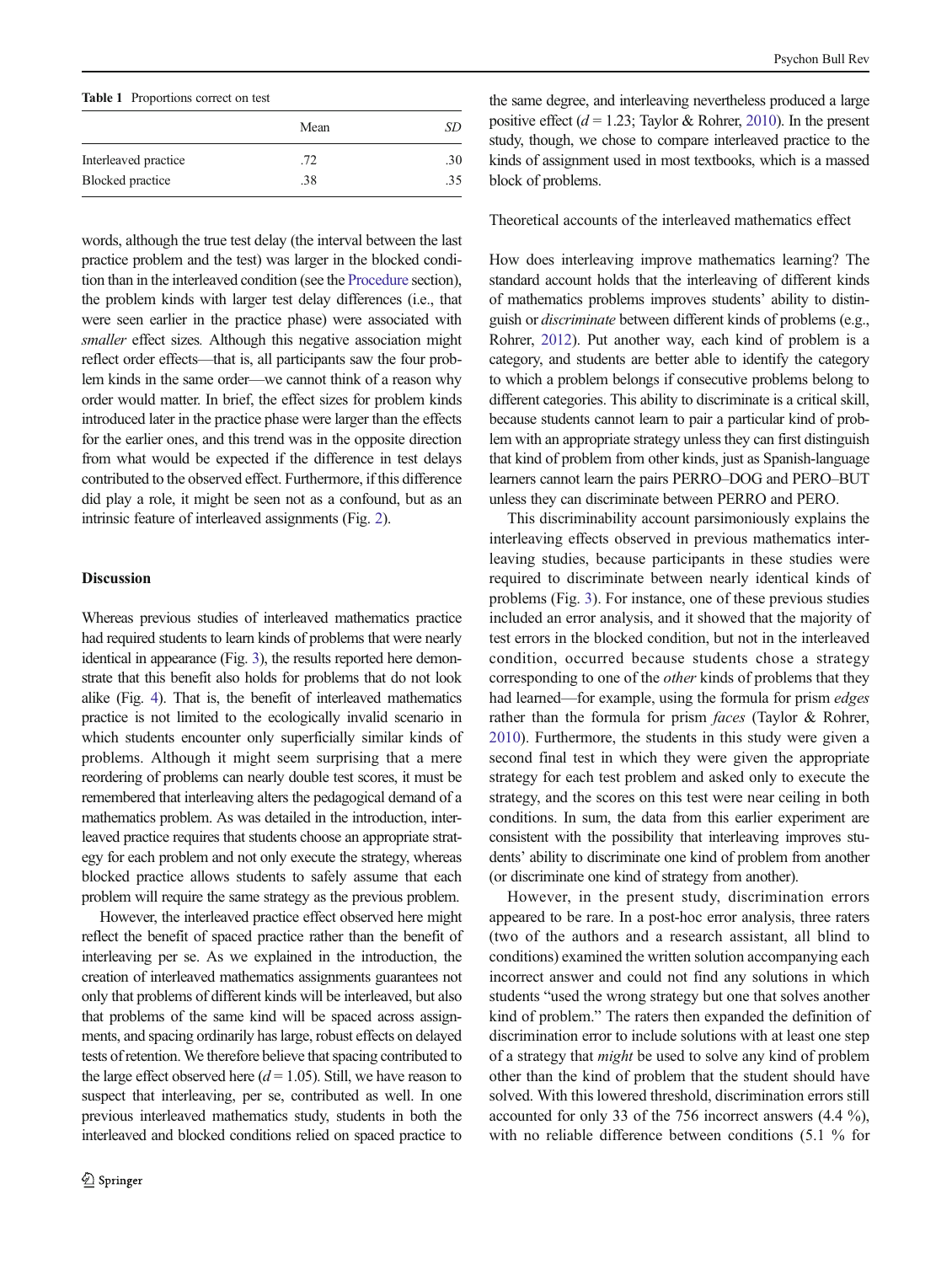interleaved, 4.0 % for blocked). For the other incorrect answers, students chose the correct strategy but incorrectly executed it (45.9 %), or they relied on a strategy we could not decipher, often because they did not show their work (49.7 %). The virtual absence of discrimination errors is arguably not surprising, partly because the different kinds of problems did not look alike, and partly because some strategies were obviously an inappropriate choice for some kinds of problems (e.g., trying to graph a line by creating a proportion). The rarity of discrimination errors in the present study raises the possibility that improved discrimination cannot by itself explain the benefits of interleaved mathematics practice.

We suggest that, aside from improved discrimination, interleaving might strengthen the association between a particular kind of problem and its corresponding strategy. In other words, solving a mathematics problem requires students not only to discriminate between different kinds of problems, but also to associate each kind of problem with an appropriate strategy, and interleaving might improve both skills (Fig. 5). In the present study, for example, students were asked to learn to distinguish a slope problem from a graph problem (a seemingly trivial discrimination) and to associate each kind of problem with an appropriate strategy (e.g., for a slope problem, use the strategy "slope = rise/run"), and the latter skill might have benefited from interleaved practice. Yet why would interleaving, more so than blocking, strengthen the association between a problem and an appropriate strategy? One possibility is that blocked assignments often allow students to ignore the features of a problem that indicate which strategy is appropriate, which precludes the learning of the association between the problem and the strategy. In the present study, for example, students who worked 12 slope problems in immediate succession (i.e., used blocked practice) could solve the problems without noticing the feature of the problem (the word "slope") that indicated the appropriate strategy (slope  $=$  rise/run). In other words, these students could repeatedly execute the strategy  $(y_2 - y_1)/(x_2 - x_1)$  without any awareness that they were solving problems related to slope. In brief, blocked practice allowed students to focus only on the execution of the strategy, without having to associate the problem with its strategy, much like a Spanish-language learner who misguidedly attempts to learn the association between PERRO and DOG by repeatedly writing DOG.

It might be possible to experimentally tease apart the effects of interleaving on discrimination and association. In one such experiment, participants would receive either blocked or interleaved mathematics practice during the learning phase, as they typically do, and then take two tests. The first test would assess only discrimination. For example, students might be shown a random mixture of five problems—four problems of one kind (e.g., word problems requiring a proportion) and one problem of a different kind (e.g., a word problem requiring the Pythagorean theorem) and then be asked to identify the problem that does not fit with the others (the Pythagorean theorem problem). Students would repeat this task many times with different kinds of problems. On a second test measuring both discrimination and association, students would see problems one a time and, for each problem, choose the correct strategy, but not execute it. Scores on the first test (discrimination only) should be greater than scores on the more challenging second test (discrimination and association), with larger differences between the two test scores reflecting a poorer ability to associate a kind of problem and its strategy. Therefore, if interleaving improves association, the difference between the two test scores should be smaller for students who interleaved rather than blocked.

#### Category learning

Finally, although we focused here on mathematics learning, several studies have examined the effect of interleaved practice on category learning. For example, participants might see



Fig. 5 Discrimination and association. The solution of a mathematics problem requires that students discriminate one kind of problem from another and associate each kind of problem with an appropriate strategy. Interleaving might improve both skills